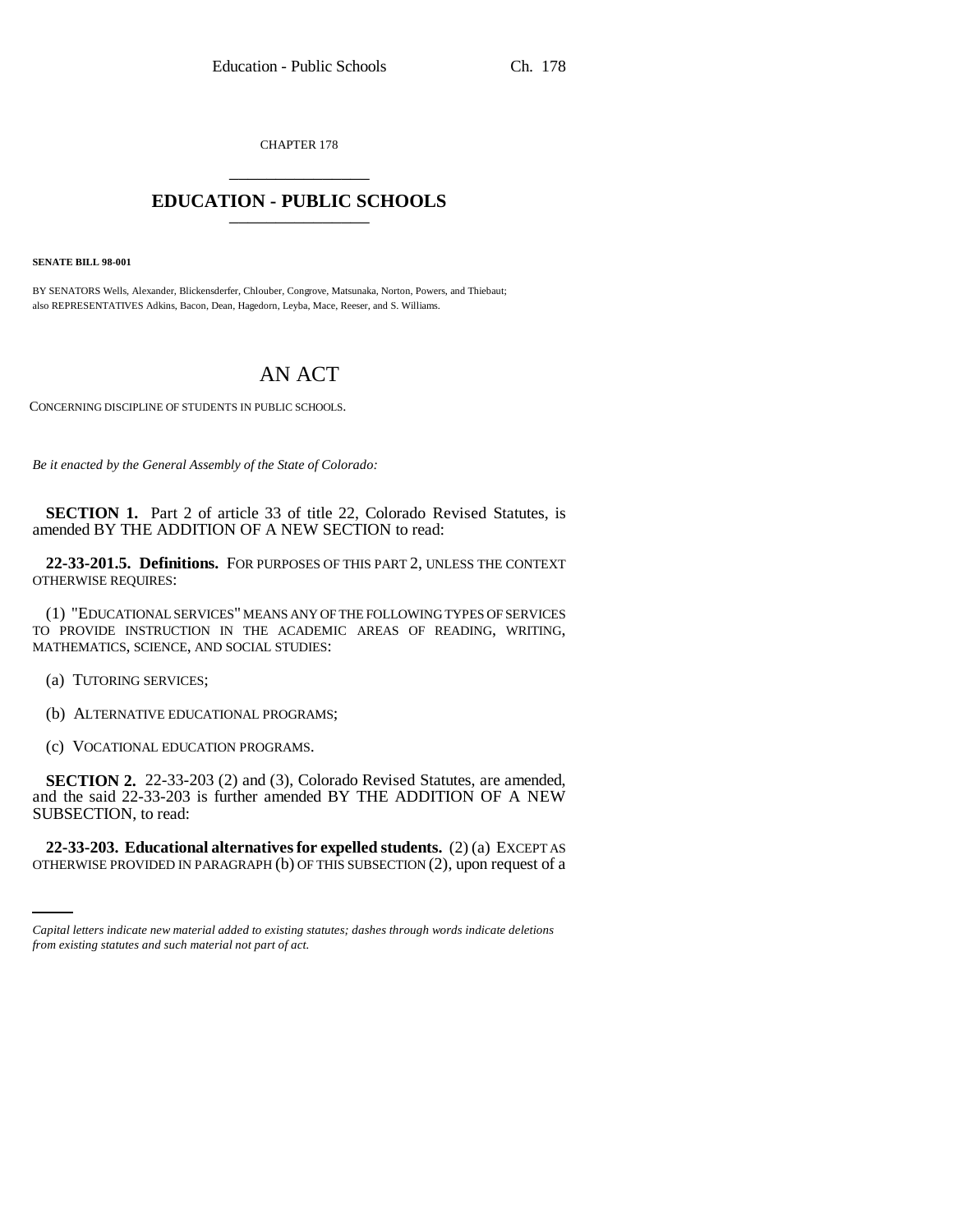student or the student's parent or guardian, the school district working with the student's parent or guardian, shall provide, services for any student who is expelled from the school district, ANY EDUCATIONAL SERVICES THAT ARE DEEMED APPROPRIATE FOR THE STUDENT BY THE SCHOOL DISTRICT. The EDUCATIONAL services provided shall be designed to enable the student to return to school or to successfully complete the GED. whichever is deemed appropriate by the expelling school district, the student's parent or guardian, and the student. THE EXPELLING SCHOOL DISTRICT SHALL DETERMINE THE AMOUNT OF CREDIT THE STUDENT SHALL RECEIVE TOWARD GRADUATION FOR THE EDUCATIONAL SERVICES PROVIDED PURSUANT TO THIS SECTION.

(b) THE EDUCATIONAL SERVICES PROVIDED PURSUANT TO THIS SECTION ARE DESIGNED TO PROVIDE A SECOND CHANCE FOR THE STUDENT TO SUCCEED IN ACHIEVING AN EDUCATION. WHILE RECEIVING EDUCATIONAL SERVICES, A STUDENT MAY BE SUSPENDED OR EXPELLED PURSUANT TO THE DISCIPLINE CODE OF THE SCHOOL DISTRICT PROVIDING THE EDUCATIONAL SERVICES AND THE PROVISIONS OF PART 1 OF THIS ARTICLE. EXCEPT AS REQUIRED BY FEDERAL LAW, THE EXPELLING SCHOOL DISTRICT IS NOT REQUIRED TO PROVIDE EDUCATIONAL SERVICES TO ANY STUDENT WHO IS SUSPENDED OR EXPELLED WHILE RECEIVING EDUCATIONAL SERVICES PURSUANT TO THIS SECTION UNTIL THE PERIOD OF THE SUSPENSION OR EXPULSION IS COMPLETED.

(c) (I) Such EDUCATIONAL services PROVIDED PURSUANT TO THIS SECTION shall be provided by the expelling school district; except that, if the expelling school district expelled fewer than fifty students in the preceding school year, the expelling school district may provide such EDUCATIONAL services in cooperation with one or more other school districts, boards of cooperative services, or pilot schools established pursuant to article 38 of this title under contract with the expelling school district.

(II) Such EDUCATIONAL services may be provided by the school district through agreements entered into pursuant to section 22-33-204. THE EXPELLING SCHOOL DISTRICT NEED NOT PROVIDE THE EDUCATIONAL SERVICES ON SCHOOL DISTRICT PROPERTY. Any expelled student receiving EDUCATIONAL services shall be included in the expelling school district's pupil enrollment as defined in section 22-54-103  $(10).$ 

 $\left(\frac{b}{b}\right)$  (d) If an expelled student is receiving EDUCATIONAL services delivered by a school district other than the expelling school district, by a board of cooperative services, or by a pilot school pursuant to an agreement entered into pursuant to paragraph (a) SUBPARAGRAPH (I) OF PARAGRAPH (c) of this subsection (2), the expelling school district shall transfer eighty percent of the district per pupil operating revenues to the school district, board of cooperative services, or pilot school that is providing such EDUCATIONAL services, reduced in proportion to the amount of time remaining in the school year at the time the student begins receiving such EDUCATIONAL services.

 $\overrightarrow{e}$  (e) Any school district that is providing EDUCATIONAL services within the school district to expelled students pursuant to paragraph  $(a)$  of this subsection (2) may apply for moneys through the expelled student services grant program established in section 22-33-205 to assist in providing such EDUCATIONAL services.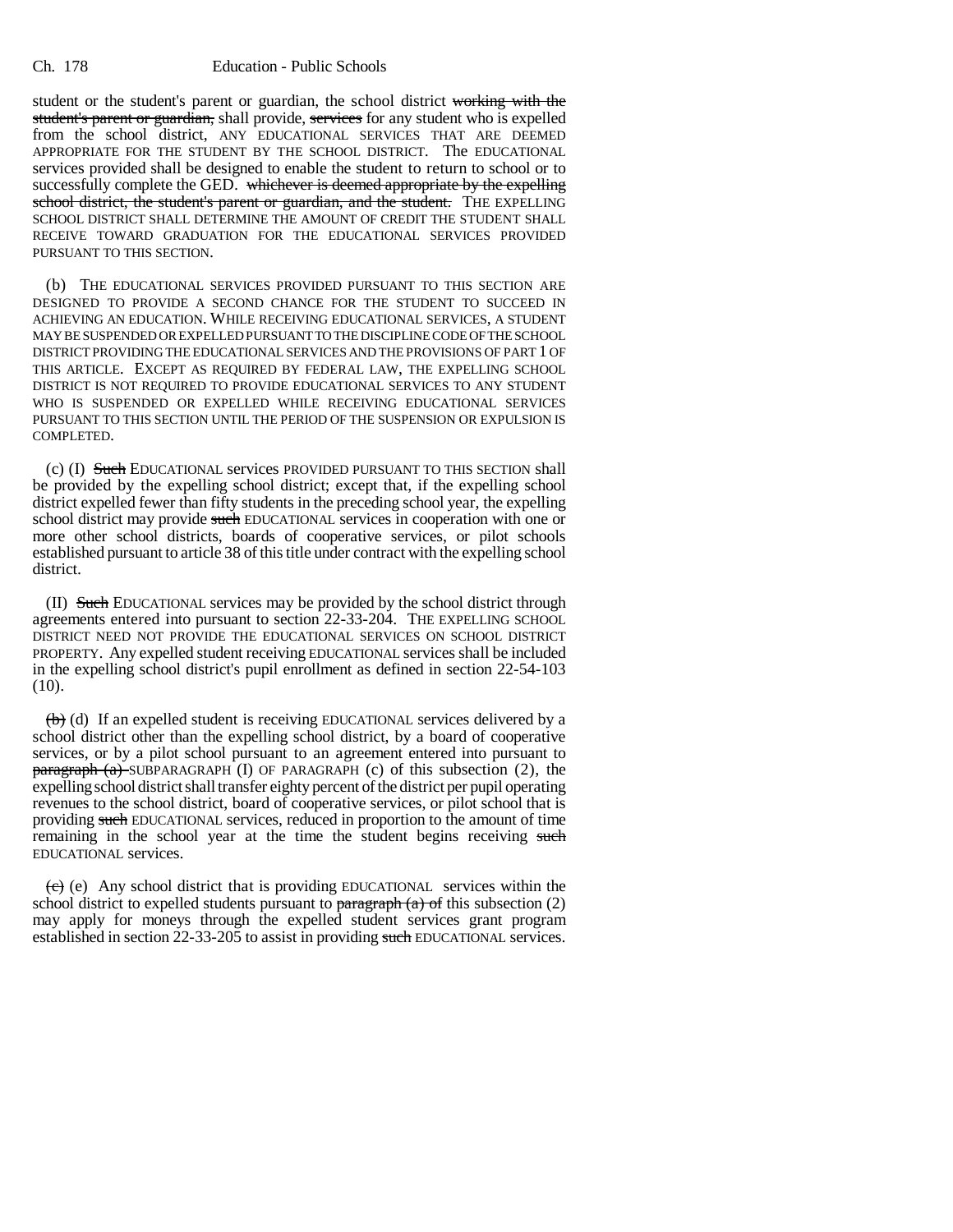Education - Public Schools Ch. 178

(3) If a student is expelled for the remainder of the school year AND THE STUDENT IS NOT RECEIVING EDUCATIONAL SERVICES PURSUANT TO THIS SECTION, the school district shall contact the expelled student's parent or guardian at least once every sixty days until the beginning of the next school year to determine whether the student is receiving educational services FROM SOME OTHER SOURCE; except that the school district need not contact a student's parent or guardian after the student is enrolled in another school district or in an independent or parochial school or if the student is committed to the department of human services or is sentenced pursuant to article 2 of title 19, C.R.S.

(4) IN ADDITION TO THE EDUCATIONAL SERVICES REQUIRED UNDER THIS SECTION, A STUDENT WHO IS AT RISK OF SUSPENSION OR EXPULSION OR HAS BEEN SUSPENDED OR EXPELLED, OR THE STUDENT'S PARENT OR GUARDIAN, MAY REQUEST ANY OF THE SERVICES PROVIDED BY THE SCHOOL DISTRICT THROUGH AN AGREEMENT ENTERED INTO PURSUANT TO SECTION 22-33-204, AND THE SCHOOL DISTRICT MAY PROVIDE SUCH SERVICES.

**SECTION 3.** 22-33-204 (1), Colorado Revised Statutes, is amended to read:

**22-33-204. Services for at-risk students - agreements with state agencies and community organizations.** (1) Each school district, REGARDLESS OF THE NUMBER OF STUDENTS EXPELLED BY THE DISTRICT, may enter into agreements with appropriate local governmental agencies and, to the extent necessary, with the managing state agencies, including but not limited to the department of human services and the department of public health and environment, with community-based nonprofit organizations, WITH THE DEPARTMENT OF MILITARY AFFAIRS, and with public and private institutions of higher education to work with the student's parent or guardian to provide services to any student who is identified as being at risk of suspension or expulsion or who has been suspended or expelled and to the student's family. Services provided THROUGH SUCH AGREEMENTS may include, but are not limited to:

(a) Tutoring services EDUCATIONAL SERVICES REQUIRED TO BE PROVIDED UNDER SECTION 22-33-203 (2);

- (b) Counseling services;
- (c) Drug or alcohol-addiction treatment programs;
- (d) Family preservation services.
- (e) Alternative education programs;
- (f) Vocational education programs.

**SECTION 4.** 22-33-205, Colorado Revised Statutes, is amended to read:

**22-33-205. Services for expelled students - grants - criteria.** (1) There is hereby established in the department of education the expelled student services grant program, referred to in this section as the "program". The program shall provide grants to school districts and to pilot schools established pursuant to article 38 of this title to assist them in providing EDUCATIONAL SERVICES to expelled students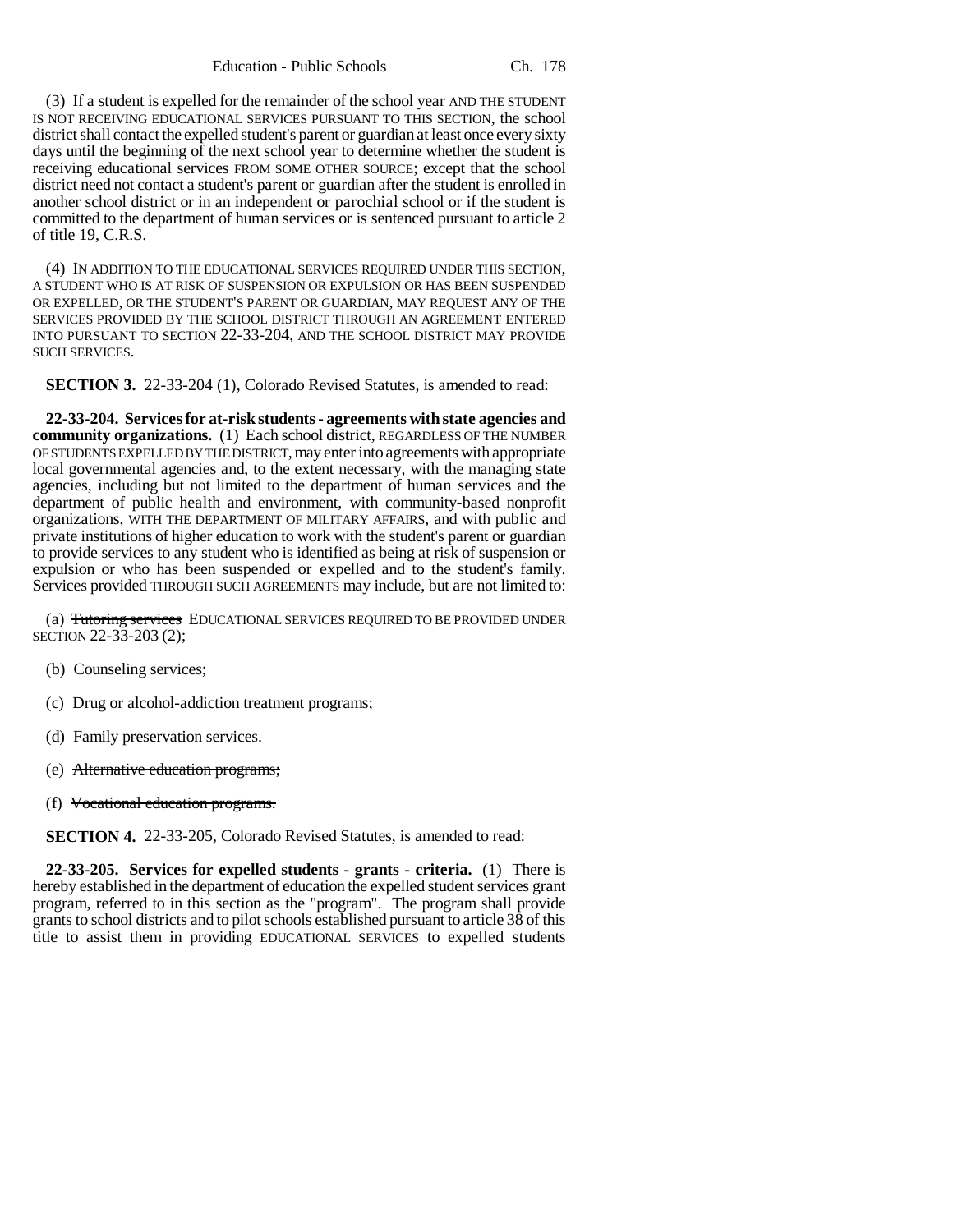## Ch. 178 Education - Public Schools

educational services that will enable such students to either return to school or to successfully complete the GED, whichever is deemed appropriate by the expelling school district, the student's parent or guardian, and the student PURSUANT TO SECTION 22-33-203(2) AND TO STUDENTS AT RISK OF EXPULSION. Any school district that provides such EDUCATIONAL services within the school district pursuant to section 22-33-203 (2) and any pilot school that provides EDUCATIONAL services pursuant to an agreement entered into pursuant to section 22-33-203 (2) is eligible to participate in the grant program. Grants awarded pursuant to this section shall be paid for out of any general fund moneys appropriated to the department of education for implementation of the program.

(2) (a) The state board by rule shall establish application procedures by which a school district or a pilot school may annually apply for a grant under the program. At a minimum, the application shall include a plan for provision of EDUCATIONAL services, including the type of EDUCATIONAL services to be provided and the estimated cost of providing such EDUCATIONAL services.

(b) The state board shall determine which of the applying school districts and pilot schools shall receive grants and the amount of each grant. In awarding grants, the state board shall consider the following criteria:

(I) The number of students expelled from COSTS INCURRED BY the applying school district IN PROVIDING EDUCATIONAL SERVICES TO EXPELLED STUDENTS during the school year preceding the school year for which the grant is requested;

(II) The estimated number of students enrolled in the school district who are anticipated to be at risk of suspension or expulsion during the year for which the grant is requested;

(III) The number of expelled students receiving educational services through the applying pilot school under agreements entered into pursuant to section 22-33-203  $(2)$  during the school year preceding the year for which the grant is requested; and the number of expelled students anticipated to receive such services during the year for which the grant is requested;

(IV) The quality of EDUCATIONAL services to be provided by the school district or pilot school under the plan;

(V) The cost-effectiveness of the EDUCATIONAL services to be provided under the plan; and

(VI) The amount of funding received by the school district under article 54 of this title or by the pilot school in relation to the cost of the EDUCATIONAL services provided under the plan.

**SECTION 5.** 22-54-103 (10) (a) and (10) (f), Colorado Revised Statutes, are amended to read:

**22-54-103. Definitions.** As used in this article, unless the context otherwise requires: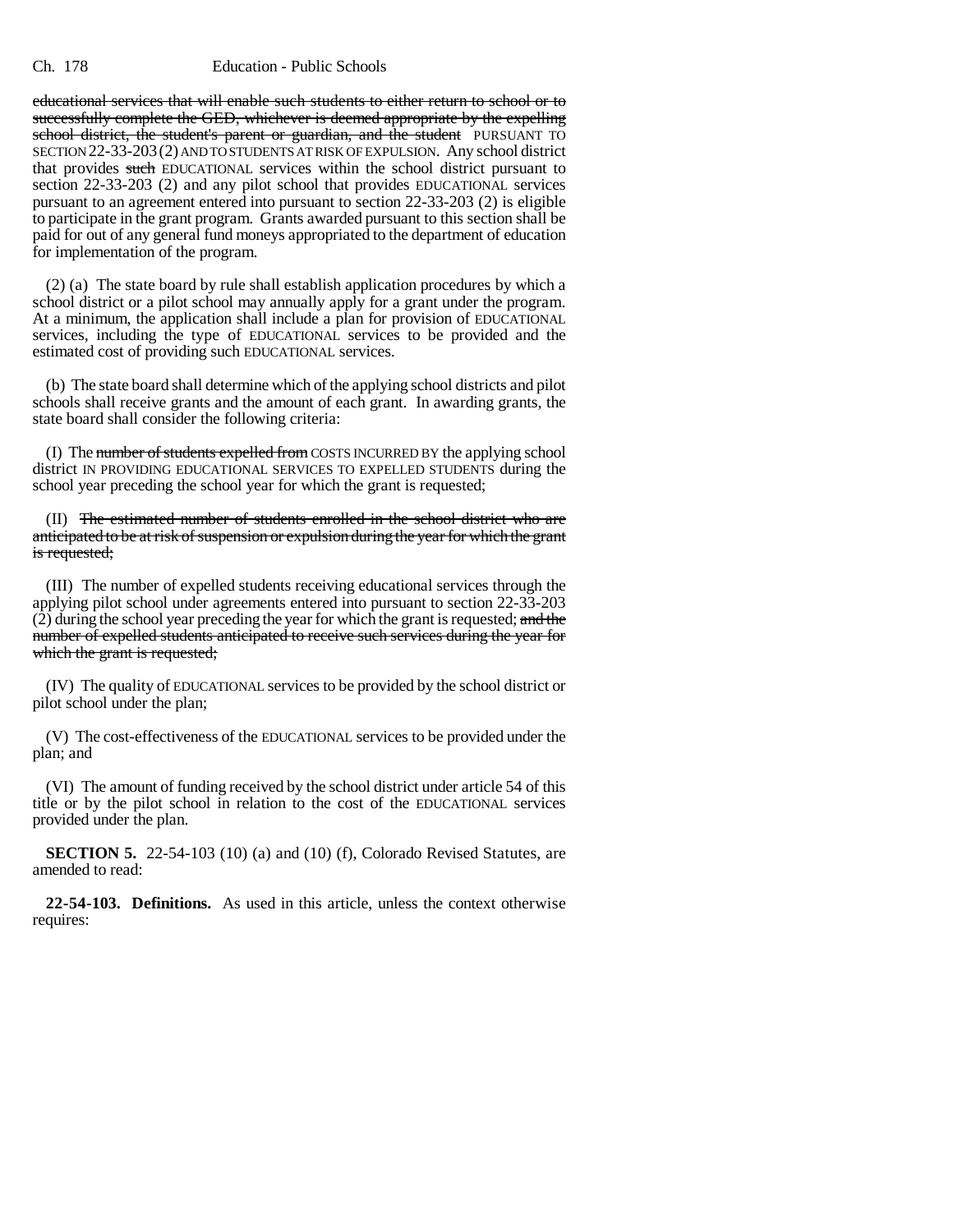Education - Public Schools Ch. 178

(10) (a) "Pupil enrollment" means the number of pupils enrolled on October 1 within the applicable budget year or the school day nearest said date, as evidenced by the actual attendance of such pupils prior to said date PLUS THE NUMBER OF PUPILS EXPELLED PRIOR TO OCTOBER 1 WITHIN THE APPLICABLE BUDGET YEAR WHO ARE RECEIVING EDUCATIONAL SERVICES PURSUANT TO SECTION 22-33-203 AS OF OCTOBER 1 OF THE APPLICABLE BUDGET YEAR. The department of education is authorized to establish alternative dates for determining pupil enrollment in appropriate circumstances, including, but not limited to, when schools are on a year-round schedule pursuant to section 22-32-109 (1) (n) and pupils will be on authorized breaks on October 1 within the applicable budget year; except that such alternative dates shall be set not more than forty-five calendar days after the first school day occurring after October 1.

(f) In certifying the district's pupil enrollment to the state board pursuant to the provisions of section 22-54-112, the district shall specify the number of pupils enrolled in kindergarten, the number of pupils enrolled in first grade through twelfth grade, THE NUMBER OF EXPELLED PUPILS RECEIVING EDUCATIONAL SERVICES PURSUANT TO SECTION 22-33-203, the number of pupils enrolled in the district's preschool program, the number of pupils receiving educational programs under the "Exceptional Children's Educational Act", and the number of at-risk pupils.

**SECTION 6.** 22-32-110 (2) (b) (V), Colorado Revised Statutes, is amended to read:

**22-32-110. Board of education - specific powers.** (2) (b) The board of education of each school district shall adopt a written conduct and discipline code as required by section 22-32-109 (1) (w) which shall include, but need not be limited to:

(V) General policies and procedures for the imposition of DETERMINING THE CIRCUMSTANCES UNDER AND THE MANNER IN WHICH disciplinary actions, including suspension and expulsion, which comply SHALL BE IMPOSED IN ACCORDANCE with the provisions of sections 22-33-105 and 22-33-106; and

**SECTION 7.** 22-33-106 (1) (c.5) (IV), Colorado Revised Statutes, is amended to read:

**22-33-106. Grounds for suspension, expulsion, and denial of admission.** (1) The following shall be grounds for suspension or expulsion of a child from a public school during a school year:

(c.5) (IV) No child shall be declared to be an habitually disruptive student prior to the development of a remedial discipline plan for the child that shall address the child's disruptive behavior, his or her educational needs, and the goal of keeping the child in school. The remedial discipline plan shall be developed after the first SECOND suspension for a material and substantial disruption. and reviewed and modified after the second suspension. The district shall encourage and solicit the full participation of the child's parent, guardian, or legal custodian in the development of the remedial discipline plan.